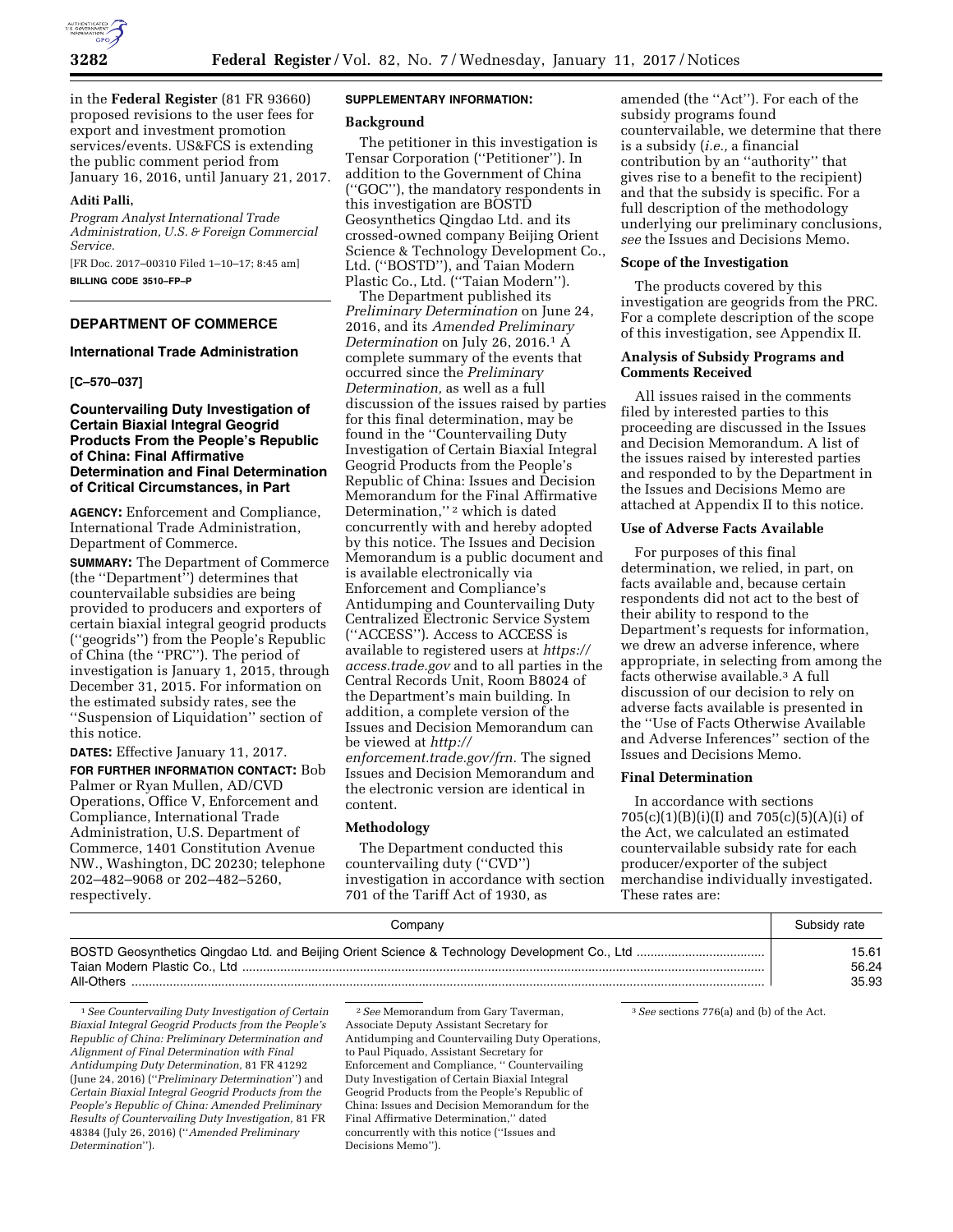| Company | Subsidy rate |
|---------|--------------|
|         | 152.50       |
|         | 152.50       |
|         | 152.50       |
|         | 152.50       |
|         | 152.50       |
|         | 152.50       |
|         | 152.50       |
|         | 152.50       |
|         | 152.50       |
|         | 152.50       |
|         | 152.50       |
|         | 152.50       |
|         | 152.50       |
|         | 152.50       |
|         | 152.50       |
|         | 152.50       |
|         | 152.50       |
|         | 152.50       |
|         | 152.50       |
|         | 152.50       |
|         | 152.50       |
|         | 152.50       |
|         | 152.50       |
|         | 152.50       |
|         | 152.50       |

\* Non-cooperative company to which an adverse facts available rate is being applied. *See* ''Use of Facts Otherwise Available and Adverse Inferences'' section in the Issus and Decisions Memo.

In accordance with sections  $705(c)(5)(A)$  of the Act, for companies not investigated, we apply an ''allothers'' rate, which is normally calculated by weighting the subsidy rates of the individual companies selected as mandatory respondents by those companies' exports of the subject merchandise to the United States. Under section 705(c)(5)(i) of the Act, the allothers rate should exclude zero and *de minimis* rates calculated for the exporters and producers individually investigated as well as rates based entirely on facts otherwise available. Notwithstanding the language of section  $705(c)(5)(A)(i)$  of the Act, we have not calculated the ''all-others'' rate by weight-averaging the rates of the two individually investigated respondents, because doing so risks disclosure of proprietary information. Therefore, for the ''all-others'' rate, we calculated a simple average of the two responding firms' rates.

# **Suspension of Liquidation**

As a result of our *Preliminary Determination* and pursuant to section 703(d) of the Act, we instructed U.S. Customs and Border Protection (''CBP'') to suspend liquidation of all entries of geogrids from the PRC, that were entered, or withdrawn from warehouse, for consumption on or after March 26, 2016, for BOSTD and all other companies, for which we found critical circumstances exist, and on or after June 24, 2016, the date of the publication of the *Preliminary Determination* in the

**Federal Register**, for Taian Modern. In accordance with section 703(d) of the Act, we instructed CBP to discontinue the suspension of liquidation for CVD purposes for subject merchandise entered, or withdrawn from warehouse, on or after October 22, 2016, but to continue the suspension of liquidation of all entries from June 24, 2016, or March 26, 2016, as applicable, through October 21, 2016.

If the U.S. International Trade Commission (''ITC'') issues a final affirmative injury determination, we will issue a CVD order and will reinstate the suspension of liquidation under section 706(a) of the Act and will require a cash deposit of estimated CVDs for such entries of subject merchandise in the amounts indicated above. If the ITC determines that material injury, or threat of material injury, does not exist, this proceeding will be terminated and all estimated duties deposited or securities posted as a result of the suspension of liquidation will be refunded or canceled.

# **International Trade Commission Notification**

In accordance with section 705(d) of the Act, we will notify the ITC of our determination. In addition, we are making available to the ITC all nonprivileged and non-proprietary information relating to this investigation. We will allow the ITC access to all privileged and business proprietary information in our files, provided the ITC confirms that it will

not disclose such information, either publicly or under an administrative protective order (''APO''), without the written consent of the Assistant Secretary for Enforcement and Compliance.

## **Return or Destruction of Proprietary Information**

In the event that the ITC issues a final negative injury determination, this notice will serve as the only reminder to parties such to an APO of their responsibility concerning the destruction of proprietary information disclosed under APO in accordance with 19 CFR 351.305(a)(3). Timely written notification of the return or destruction of APO materials or, alternatively, conversion to judicial protective order, is hereby requested. Failure to comply with the regulations and terms of an APO is a violation that is subject to sanction.

This determination is published pursuant to section 705(d) and 777(i) of the Act.

Dated: January 4, 2017.

# **Paul Piquado,**

*Assistant Secretary for Enforcement and Compliance.* 

# **Appendix I**

#### **List of Topics Discussed in the Preliminary Decision Memo**

- I. Summary
- II. Background
- III. Final Determination of Critical Circumstances, in Part
- IV. Scope of the Investigation